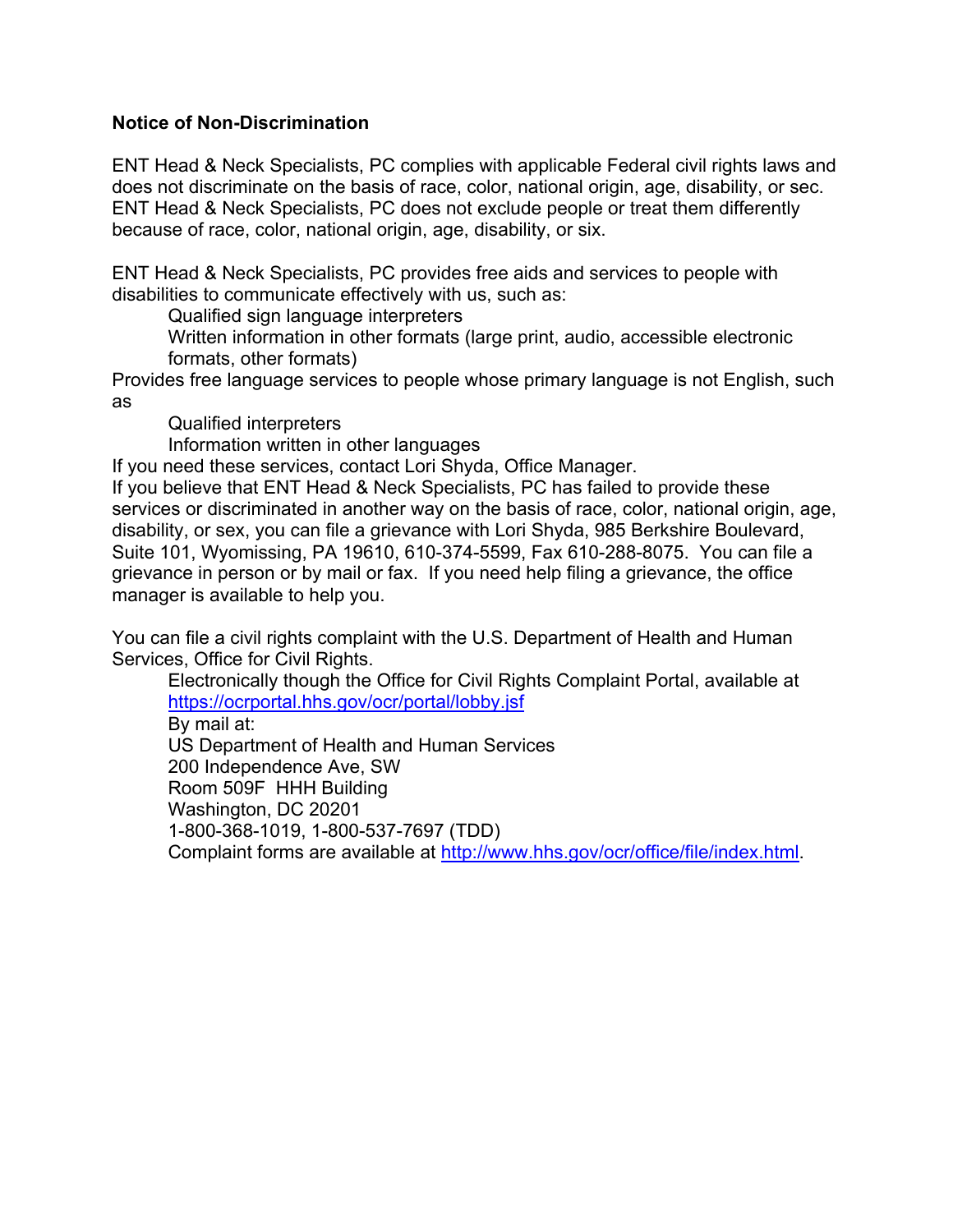ATTENTION: If you speak any language other than English, language assistance services, free of charge, are available to you. Call 1-610-374-5599.

### **Español (Spanish)**

ATENCIÓN: si habla español, tiene a su disposición servicios gratuitos de asistencia lingüística. Llame al 1-610-374-5599.

# 繁體中文 **(Chinese)**

注意:如果您使用繁體中文,您可以免費獲得語言援助服務。請致電 1-610-374-5599.

### **Tiếng Việt (Vietnamese)**

CHÚ Ý: Nếu bạn nói Tiếng Việt, có các dịch vụ hỗ trợ ngôn ngữ miễn phí dành cho bạn. Gọi số 1-610-374-5599.

### **Русский (Russian)**

ВНИМАНИЕ: Если вы говорите на русском языке, то вам доступны бесплатные услуги перевода. Звоните 1-610-374-5599.

### **Deitsch (Pennsylvania Dutch)**

Wann du [Deitsch (Pennsylvania German / Dutch)] schwetzscht, kannscht du mitaus Koschte ebber gricke, ass dihr helft mit die englisch Schprooch. Ruf selli Nummer uff: Call 1-610-374-5599.

# 한국어 **(Korean)**

주의: 한국어를 사용하시는 경우, 언어 지원 서비스를 무료로 이용하실 수 있습니다. 1-610-374- 5599.

### **Italiano (Italian)**

ATTENZIONE: In caso la lingua parlata sia l'italiano, sono disponibili servizi di assistenza linguistica gratuiti. Chiamare il numero 1-610-374-5599.

# **(Arabic (**العربية

ركذا ،ةغللا نإف تامدخ ةدعاسملا ةیوغللا رفاوتت كل ناجملاب. لصتا مقرب -1xxxx-xxx-xxx) مقر (1-610-374-5599). ةظوحلم: اذإ تنك ثدحتت

### **Français (French)**

ATTENTION : Si vous parlez français, des services d'aide linguistique vous sont proposés gratuitement. Appelez le 1-610-374-5599.